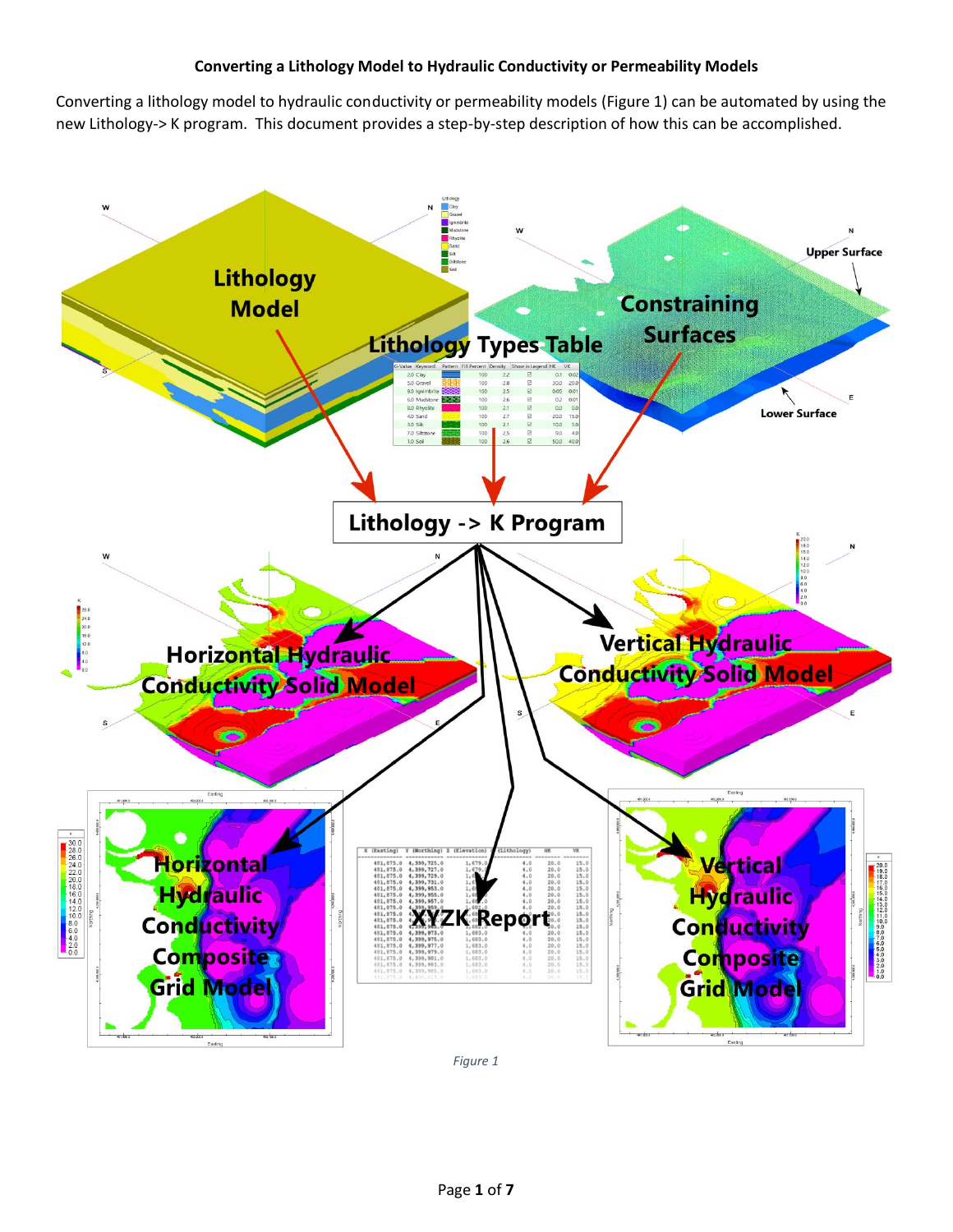Step 1. Open the Lithology Types Table [\(Figure 2\)](#page-1-0).

| <b>RockWorks 2021</b><br>$\leq$ Version 2021.11.26                     |  |  |  |  |  |  |  |  |  |
|------------------------------------------------------------------------|--|--|--|--|--|--|--|--|--|
| Project Folder: C:\Users\Jim\Documents\Ro                              |  |  |  |  |  |  |  |  |  |
| <b>■ Summary </b> ( 难 Dimensions ● Coordinates                         |  |  |  |  |  |  |  |  |  |
| WGS-84 1984 (NAD-83)<br>UTM<br>13<br>Meters<br>System<br>Zone<br>Datum |  |  |  |  |  |  |  |  |  |
| <b>Borehole Operations</b><br>⊟                                        |  |  |  |  |  |  |  |  |  |
| <i>ત્રિ</i> : Maps<br><b>N</b> Stratigraphy<br><b>D</b> VData          |  |  |  |  |  |  |  |  |  |
| <b>III</b> Striplogs <b>主</b> I-Data<br><b>Fractures</b>               |  |  |  |  |  |  |  |  |  |
| <b>Aquifers</b>                                                        |  |  |  |  |  |  |  |  |  |
| Lithology Types Table<br>尾目<br>١r                                      |  |  |  |  |  |  |  |  |  |
| $\blacksquare$ Solid                                                   |  |  |  |  |  |  |  |  |  |
| $= 0.54$<br>Figure 2                                                   |  |  |  |  |  |  |  |  |  |

<span id="page-1-0"></span>Step 2. Select the Edit Fields option from the Lithology Types Edit pull-down menu [\(Figure 3\)](#page-1-1).



<span id="page-1-2"></span><span id="page-1-1"></span>Step 3. Select the New File option from the Optional Fields menu [\(Figure 4\)](#page-1-2).

| Optional Fields for LithType                     |  |                   | ×                     |  |  |  |  |  |  |
|--------------------------------------------------|--|-------------------|-----------------------|--|--|--|--|--|--|
| Check to make the field visible on the main form |  |                   |                       |  |  |  |  |  |  |
| Field Label                                      |  | <b>Enable All</b> |                       |  |  |  |  |  |  |
| ⊠ Keyword                                        |  |                   | 쯾                     |  |  |  |  |  |  |
| Pattern<br>✓                                     |  |                   | Disable All           |  |  |  |  |  |  |
| $\boxdot$ Fill Percent                           |  |                   |                       |  |  |  |  |  |  |
| Density<br>$\checkmark$                          |  |                   | $\mathbb A$ New Field |  |  |  |  |  |  |
| $\boxdot$ G-Value                                |  |                   | <b>B</b> Edit Field   |  |  |  |  |  |  |
| $\boxdot$ Show in Legend                         |  |                   | $\times$ Delete Field |  |  |  |  |  |  |
|                                                  |  |                   |                       |  |  |  |  |  |  |
|                                                  |  |                   |                       |  |  |  |  |  |  |
|                                                  |  |                   |                       |  |  |  |  |  |  |
|                                                  |  |                   |                       |  |  |  |  |  |  |
| X Cancel<br>$He$ lp<br>,,,,,,,,,,,,,,,,,,,,,,,,, |  |                   |                       |  |  |  |  |  |  |

*Figure 4*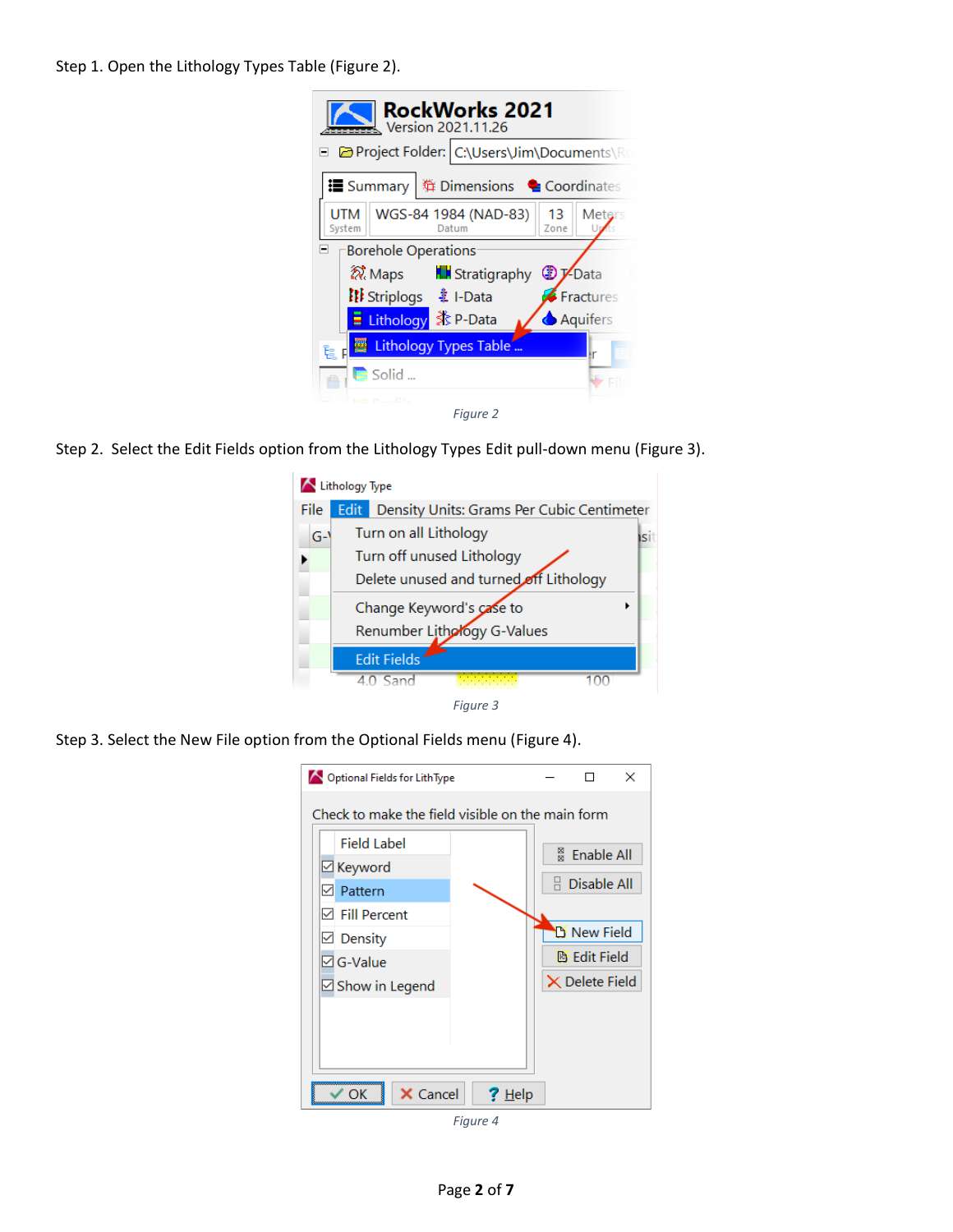Step 4. Enter the properties for the new horizontal hydraulic conductivity (or permeability) field [\(Figure 5\)](#page-2-0). These properties include;

- 1. Field Name: It is very important that the Field Name be unique. This is the text that will be used by the Lithology-K program when replacing the lithology data with K values. It is case-sensitive. Meaning that an error message will be displayed if the if Field Name differs from the name specified within the Lithology->K program menu (e.g., "HK" versus "Hk").
- 2. Field Type: Set this to "Floating Point".
- 3. Display Label: This is the column title that will appear within the Lithology Types Table. It is purely cosmetic.
- 4. Description: This is where any helpful information about the new field may be entered such as an explanation for the field acronym, units, date added, etc.

| New Field                                          |          |        | × |
|----------------------------------------------------|----------|--------|---|
| Field Name: HK                                     |          |        |   |
| Field Type: Floating Point 2                       |          |        |   |
| Display Label: $HK$ 3                              |          |        |   |
| Description<br>Horizontal Hydraulic Conductivity 4 |          |        |   |
| ′ OK                                               | X Cancel | ? Help |   |
|                                                    | Figure 5 |        |   |

<span id="page-2-0"></span>Step 5. Repeat the steps described in Step 4 for the vertical hydraulic conductivity (or permeability).

Step 6. Enter the hydraulic conductivities (or permeabilities) within the two new columns within the Lithology Types table [\(Figure 6\)](#page-2-1).

<span id="page-2-1"></span>

|                                                     | Lithology Type |                |         |                     |         |                 |           |           |
|-----------------------------------------------------|----------------|----------------|---------|---------------------|---------|-----------------|-----------|-----------|
| File Edit Density Units: Grams Per Cubic Centimeter |                |                |         |                     |         |                 |           |           |
|                                                     | G-Value        | Keyword        | Pattern | <b>Fill Percent</b> | Density | Show in Legend  | <b>HK</b> | <b>VK</b> |
|                                                     |                | 2.0 Clay       |         | 100                 | 2.2     | $\triangledown$ | 0.1       | 0.02      |
|                                                     |                | 5.0 Gravel     |         | 100                 | 2.8     | ✓               | 30.0      | 20.0      |
|                                                     |                | 9.0 Ignimbrite |         | 100                 | 2.5     | ☑               | 0.05      | 0.01      |
|                                                     |                | 6.0 Mudstone   | --      | 100                 | 2.6     | ✓               | 0.2       | 0.01      |
|                                                     |                | 8.0 Rhyolite   |         | 100                 | 2.1     | ☑               | 0.0       | 0.0       |
|                                                     |                | 4.0 Sand       |         | 100                 | 2.7     | ☑               | 20.0      | 15.0      |
|                                                     |                | 3.0 Silt       |         | 100                 | 2.1     | ☑               | 10.0      | 5.0       |
|                                                     |                | 7.0 Siltstone  |         | 100                 | 2.5     | ☑               | 9.0       | 4.0       |
|                                                     |                | $1.0$ Soil     |         | 100                 | 2.6     |                 | 50.0      | 40.0      |

*Figure 6*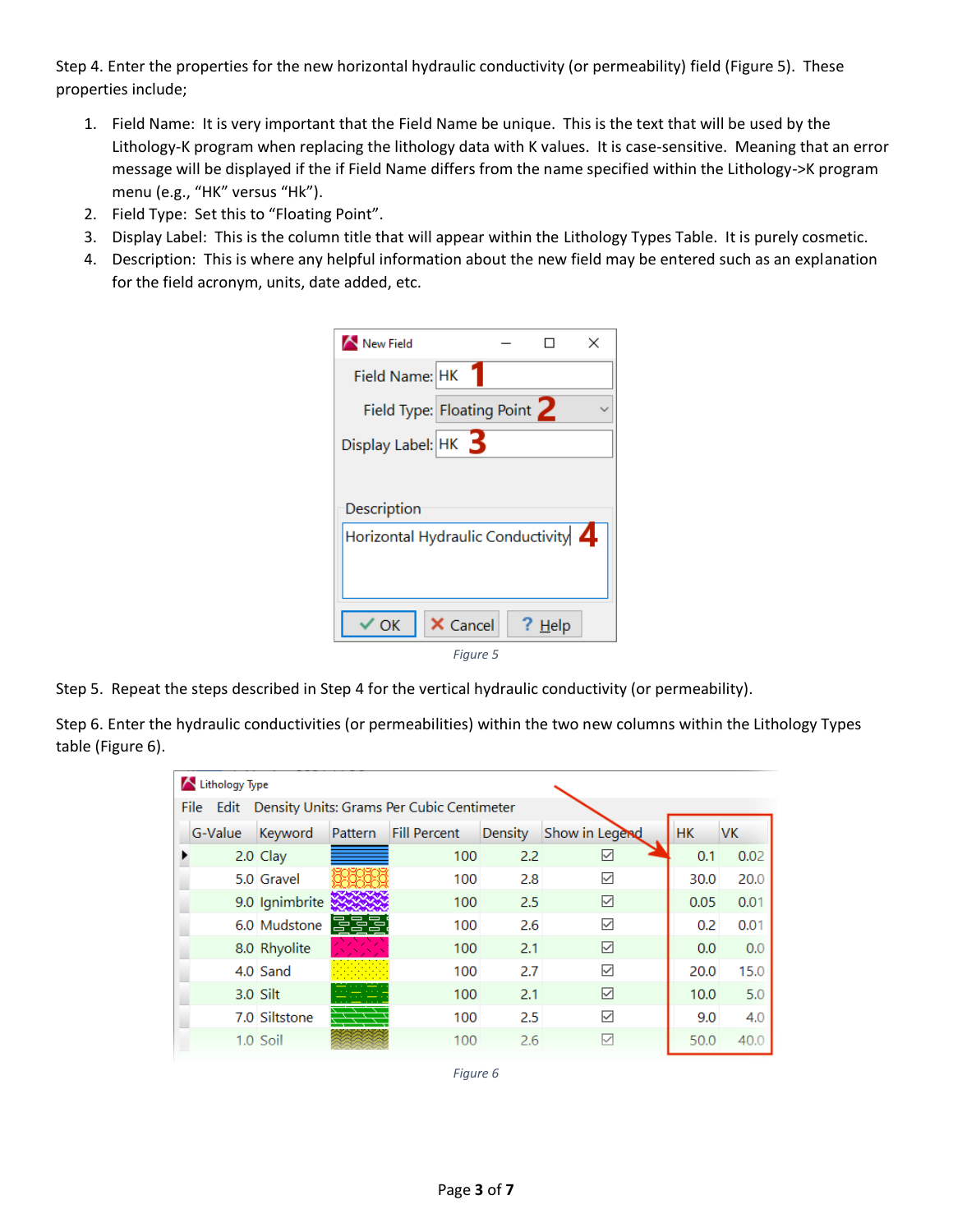Step 7. Select the new Lithology->K option from the Lithology pull-down menu [\(Figure 7\)](#page-3-0)

| RockWorks 2021<br>Version 2021.11.26                         |
|--------------------------------------------------------------|
| Project Folder: C:\Users\Jim\Docum                           |
| <b>. Summary │ 辩 Dimensions</b> ● Coord                      |
| WGS-84 1984 (NAD-83)<br>13<br>ITM<br>System<br>Zone<br>Datum |
| <b>Borehole Operations</b>                                   |
| શિ. Maps<br><b>ILI</b> Stratigraphy <b>C</b> T-D             |
| 【【【i Striplogs ま I-Data<br><b>P</b> Frac                     |
| <b>Aqu</b>                                                   |
| Lithology Types Table<br>៊ុដ                                 |
| $\blacksquare$ Solid<br>A                                    |
| ⊟<br>복 Profile                                               |
| <b>Exection</b>                                              |
| <b>E</b> Projected Section                                   |
| OI <b>※</b> Fence                                            |
| <sup>6</sup> ② Surface Map<br>Re                             |
| B Plan Map                                                   |
| Multivariate Map<br>ç,                                       |
| L C. Superface Grid                                          |
| Sav Subface Grid                                             |
| 2D Isopach<br>p,                                             |
| 3D Isopach                                                   |
| Opt <b>F</b> Volumetrics                                     |
| Lithology/Strography By XY                                   |
| Lithology $\rightarrow$ K                                    |
| Consolidate                                                  |
| Figure 7                                                     |

<span id="page-3-0"></span>Step 8. Enter the name of the existing lithology model [\(Figure 8](#page-4-0) – Item 1).

Step 9. Enter the names of the two Lithology Types Fields [\(Figure 8](#page-4-0) – Item 2) that were added to the Lithology Types Table in Steps 4 and 5.

Step 10. If the output is to restricted to a given zone (e.g., a hydrostratigraphic unit), specify the names of existing grid models [\(Figure 8](#page-4-0) – Items 3 & 4) that will limit the output to just the data below the upper constraining surface and/or above the lower constraining surface. Note that the corresponding check-boxes must be checked to enter data into these fields. Also note that is possible to only use a single surface.

Step 11. If desired, horizontal hydraulic conductivity and vertical hydraulic conductivity solids can be created by checking the boxes and entering the names for the output files [\(Figure 8](#page-4-0) – Items 3 & 4). These models will be created by simply replacing the G-values within the Lithology model with the numbers that were entered into the Lithology Types Table. All node values above or below the constraining surfaces (if used) will be replaced with null (-1.0e27) values.

Step 12. If desired, horizontal hydraulic conductivity and vertical hydraulic conductivity grids can be created by checking the boxes and entering the names for the output files [\(Figure 8](#page-4-0) – Items 7 & 8). These grid models will be created by averaging (see Step 13) all of the solid model voxels within each corresponding grid cell. Cells that do not have any corresponding non-null voxels will be set to null.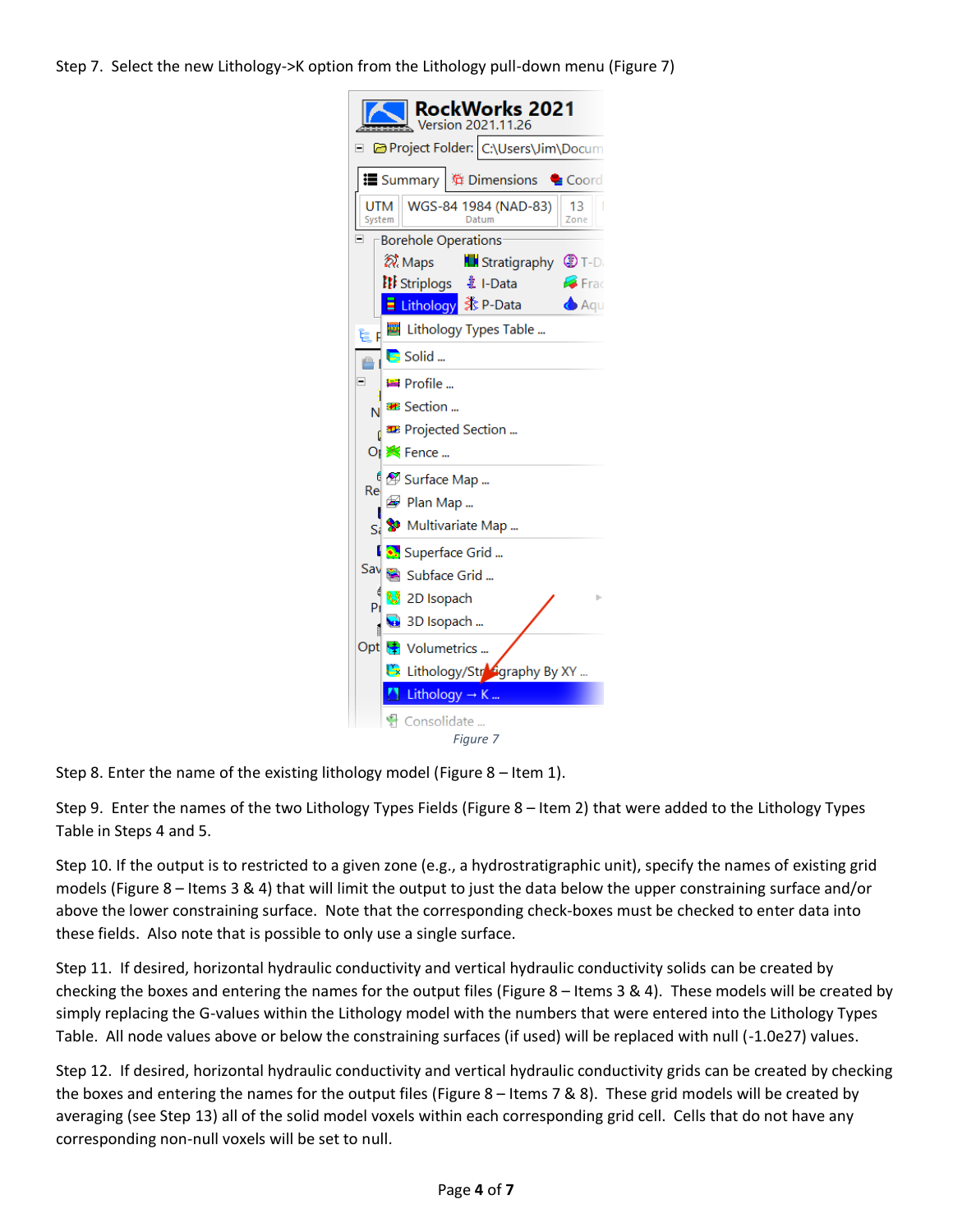| Input/Output                    | Input<br>Lithology Model (Solid)                                                                                  |                      |                                                   |
|---------------------------------|-------------------------------------------------------------------------------------------------------------------|----------------------|---------------------------------------------------|
| 2 Solid Display Options         | Lithology.rwmod 1                                                                                                 |                      | $\frac{\partial \mathbf{y}}{\partial \mathbf{z}}$ |
| <b>3</b> Grid Display Options   | Fields Within Lithology-Types Table To Be Used For Conversion                                                     |                      |                                                   |
| $14 \triangleright$ XYZK Report | Horizontal Hydraulic Conductivity or Permeability: HK<br>2<br>Vertical Hydraulic Conductivity or Permeability: VK |                      |                                                   |
|                                 | <b>☑</b> Upper Constraining Surface (Grid)                                                                        |                      |                                                   |
|                                 | Leadville Ls. Top.RwGrd 3                                                                                         |                      | $\triangleq$                                      |
|                                 | <b>⊠</b> Lower Constraining Surface (Grid)                                                                        |                      |                                                   |
|                                 | Leadville Ls._Base.RwGrd 4                                                                                        |                      | $\frac{1}{2}$                                     |
|                                 | Output                                                                                                            | 10<br>Smooth Display |                                                   |
|                                 | ⊡ Horizontal (XY) Hydraulic Conductivity or Permeability Model (Solid)                                            |                      |                                                   |
|                                 | $HK.$ rwmod 5<br>$\blacksquare$                                                                                   | $\overline{\smile}$  | $\checkmark$                                      |
|                                 | ☑ Vertical (Z) Hydraulic Conductivity or Permeability Model (Solid)                                               |                      |                                                   |
|                                 | $\blacksquare$<br>VK.rwmod 6                                                                                      | $\checkmark$         | $\checkmark$                                      |
|                                 | ⊡ Composite Horizontal (XY) Hydraulic Conductivity or Permeability Model (Grid)                                   |                      |                                                   |
|                                 | $\blacksquare$<br><b>HK.RwGrd</b><br>- 7                                                                          | $\checkmark$         | $\checkmark$                                      |
|                                 | ⊡ Composite Vertical (Z) Hydraulic Conductivity or Permeability Model (Grid)                                      |                      |                                                   |
|                                 | $\blacksquare$<br>VK.RwGrd 8                                                                                      | $\checkmark$         | $\checkmark$                                      |
|                                 | <b>Compositing Method</b>                                                                                         |                      |                                                   |
|                                 | $\circ$ Thickness-Weighted Arithmetic Mean $\circ$ Geometric Mean $\circ$ Harmonic Mean $\cdot$ 9                 |                      |                                                   |



<span id="page-4-0"></span>Step 13. The available methods used to average the voxels [\(Figure 8](#page-4-0) – Item 9) in Step 12 are defined as follows;

• Thickness-Weighted Arithmetic Mean: For each cell, the corresponding voxel g-values will by multiplied by the voxel height. The total of these g x height results will be divided by the total height of the non-null voxels to compute the average. Unlike the other two averaging methods, this method will account for voxels that partially protrude above the upper constraining surface or partially protrude below the lower constraining surface, hence the "Thickness-Weighted" designation.

$$
\frac{a_1+a_2+\cdots+a_n}{n}
$$

• Geometric Mean: For each cell, the corresponding voxel g-values will be multiplied by each other and the total will be divided by their population.

$$
\sqrt[n]{x_1x_2\cdots x_n}
$$

• Harmonic Mean: For each cell, each of the corresponding voxel g-values reciprocals will be totaled. The population of voxel will then be divided by this total. Note that this is a trick to compute the nth-root of the total g-values.

$$
\frac{n}{\frac{1}{x_1}+\frac{1}{x_2}+\cdots+\frac{1}{x_n}}
$$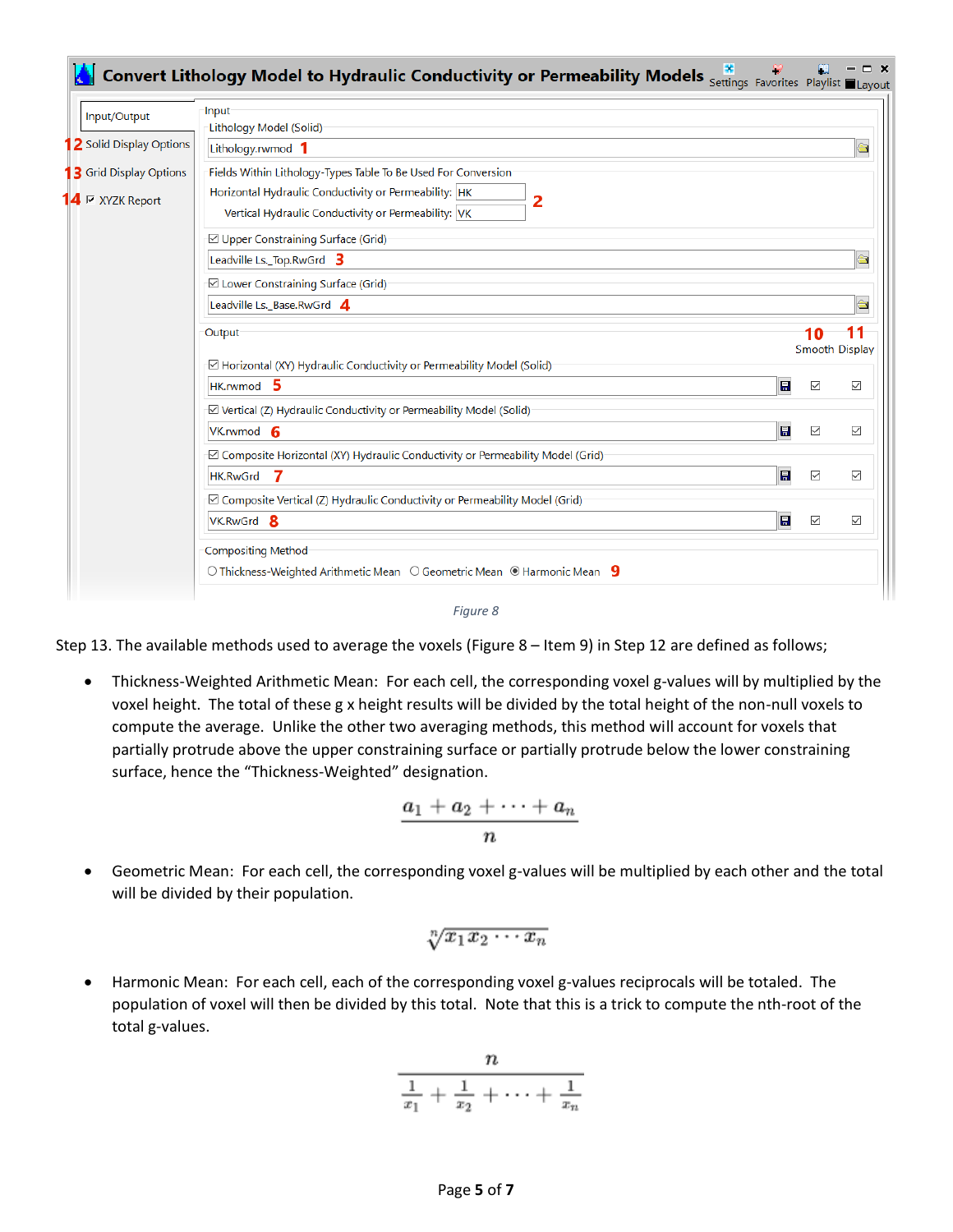A comparison of the three different mean-computation methods is depicted within [Figure 9.](#page-5-0)





<span id="page-5-0"></span>Step 14. Checking the Smooth boxes [\(Figure 8](#page-4-0) – Item 10) will apply simple 3x3 (for grids) or 3x3x3 (for solids) distanceweighted averages to the nodes resulting in less crenulation within the contours and the block models and slightly smoothing the abrupt transitions. For more powerful smoothing, use the Grid/Filters/Smooth and Solid/Filters/Smooth programs.

Step 15. Checking the Display boxes [\(Figure 8](#page-4-0) – Item 11) will cause the program to use the settings within the Solid Display Options menu [\(Figure 8](#page-4-0) – Item 12) and/or the Grid Display Options menu [\(Figure 8](#page-4-0) – Item 13). A notable limitation is that these settings will be applied to all of the possible solid and grid outputs. For more flexibility, it is recommended that the Grid/Display and/or Solid/Display programs be used to independently adjust the display parameters.

Step 16. Checking the XYZK Report option [\(Figure 8](#page-4-0) – Item 14) will save the results of the conversion data as a series of columns [\(Figure 10\)](#page-5-1) that list the attributes for every voxel within the solid models.

<span id="page-5-1"></span>

|           | X (Easting) Y (Northing) Z (Elevation) G (Lithology) |           |     | HК   | VK   |
|-----------|------------------------------------------------------|-----------|-----|------|------|
| 481,875.0 | 4,399,725.0                                          | 1,679.0   | 4.0 | 20.0 | 15.0 |
| 481,875.0 | 4,399,727.0                                          | 1,679.0   | 4.0 | 20.0 | 15.0 |
| 481,875.0 | 4,399,729.0                                          | 1,679.0   | 4.0 | 20.0 | 15.0 |
| 481,875.0 | 4,399,731.0                                          | 1,679.0   | 4.0 | 20.0 | 15.0 |
| 481,875.0 | 4,399,953.0                                          | 1,682.0   | 4.0 | 20.0 | 15.0 |
| 481,875.0 | 4,399,955.0                                          | 1,682.0   | 4.0 | 20.0 | 15.0 |
| 481,875.0 | 4,399,957.0                                          | 1,682.0   | 4.0 | 20.0 | 15.0 |
| 481,875.0 | 4,399,959.0                                          | 1,682.0   | 4.0 | 20.0 | 15.0 |
| 481,875.0 | 4,399,961.0                                          | 1,682.0   | 4.0 | 20.0 | 15.0 |
| 481,875.0 | 4,399,963.0                                          | 1,682.0   | 4.0 | 20.0 | 15.0 |
| 481,875.0 | 4,399,965.0                                          | 1,682.0   | 4.0 | 20.0 | 15.0 |
| 481,875.0 | 4,399,973.0                                          | 1,683.0   | 4.0 | 20.0 | 15.0 |
| 481,875.0 | 4,399,975.0                                          | 1,683.0   | 4.0 | 20.0 | 15.0 |
| 481,875.0 | 4,399,977.0                                          | 1,683.0   | 4.0 | 20.0 | 15.0 |
| 481,875.0 | 4,399,979.0                                          | 1,683.0   | 4.0 | 20.0 | 15.0 |
| 481,875.0 | 4,399,981.0                                          | 1,683.0   | 4.0 | 20.0 | 15.0 |
| 481,875.0 | 4,399,983.0                                          | 1,683.0   | 4.0 | 20.0 | 15.0 |
| 481,875.0 | 4,399,985.0                                          | 1,683.0   | 4.0 | 20.0 | 15.0 |
| 481,875.0 | 4,400,013.0                                          | 1,683.0   | 4.0 | 20.0 | 15.0 |
|           |                                                      | Figure 10 |     |      |      |